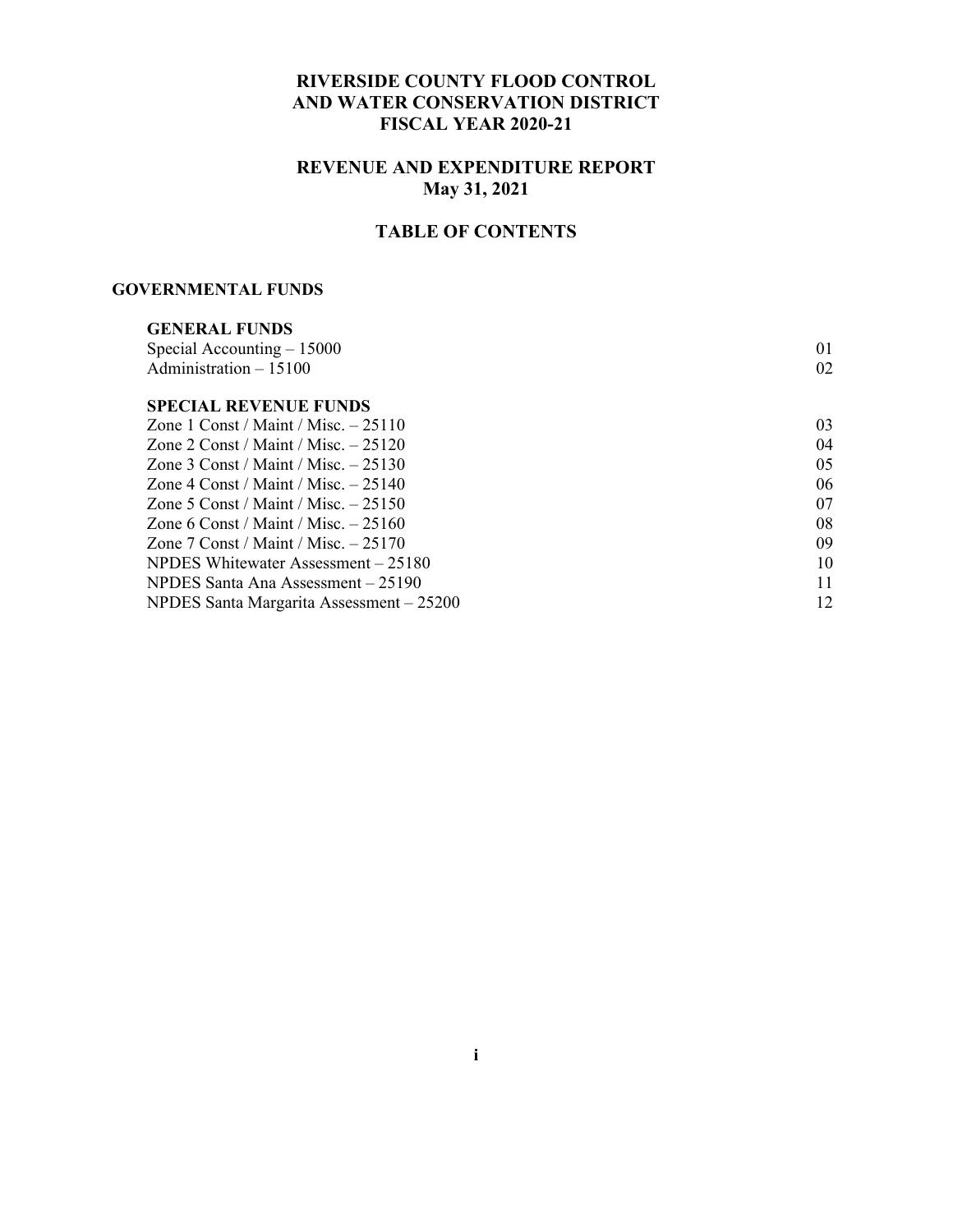#### **Revenue and Expenditure Report Fund 15000 -- Special Accounting As Of 5/31/21**

|                                 | Month-To-Date | Year-To-Date  | Year-To-Date | Bdgt. to Act. |         |
|---------------------------------|---------------|---------------|--------------|---------------|---------|
|                                 | Actual        | <b>Budget</b> | Actual       | Variance      | Pct.    |
| <b>Revenues</b>                 |               |               |              |               |         |
| <b>Charges For Services</b>     | \$140,272     | \$1,110,000   | \$793,608    | \$316,392     | 71.5%   |
| <b>Total Revenues</b>           | \$140,272     | \$1,110,000   | \$793,608    | \$316,392     | 71.5%   |
| <b>Expenditures</b>             |               |               |              |               |         |
| <b>Salaries and Benefits</b>    | \$108,213     | \$1,065,495   | \$1,004,414  | \$61,081      | 94.3%   |
| Services and Supplies           | 40,840        | 222,227       | 68.305       | 153,922       | 30.7%   |
| <b>Other Charges</b>            | 0             | 10,000        |              | 10.000        | $0.0\%$ |
| Transfers Out                   | 0             | 1,000         |              | 1,000         | $0.0\%$ |
| <b>Total Expenditures</b>       | \$149,053     | \$1,298,722   | \$1,072,719  | \$226,003     | 82.6%   |
| <b>Total Special Accounting</b> | (\$8,781)     | (\$188,722)   | (\$279, 111) | \$90,389      | 147.9%  |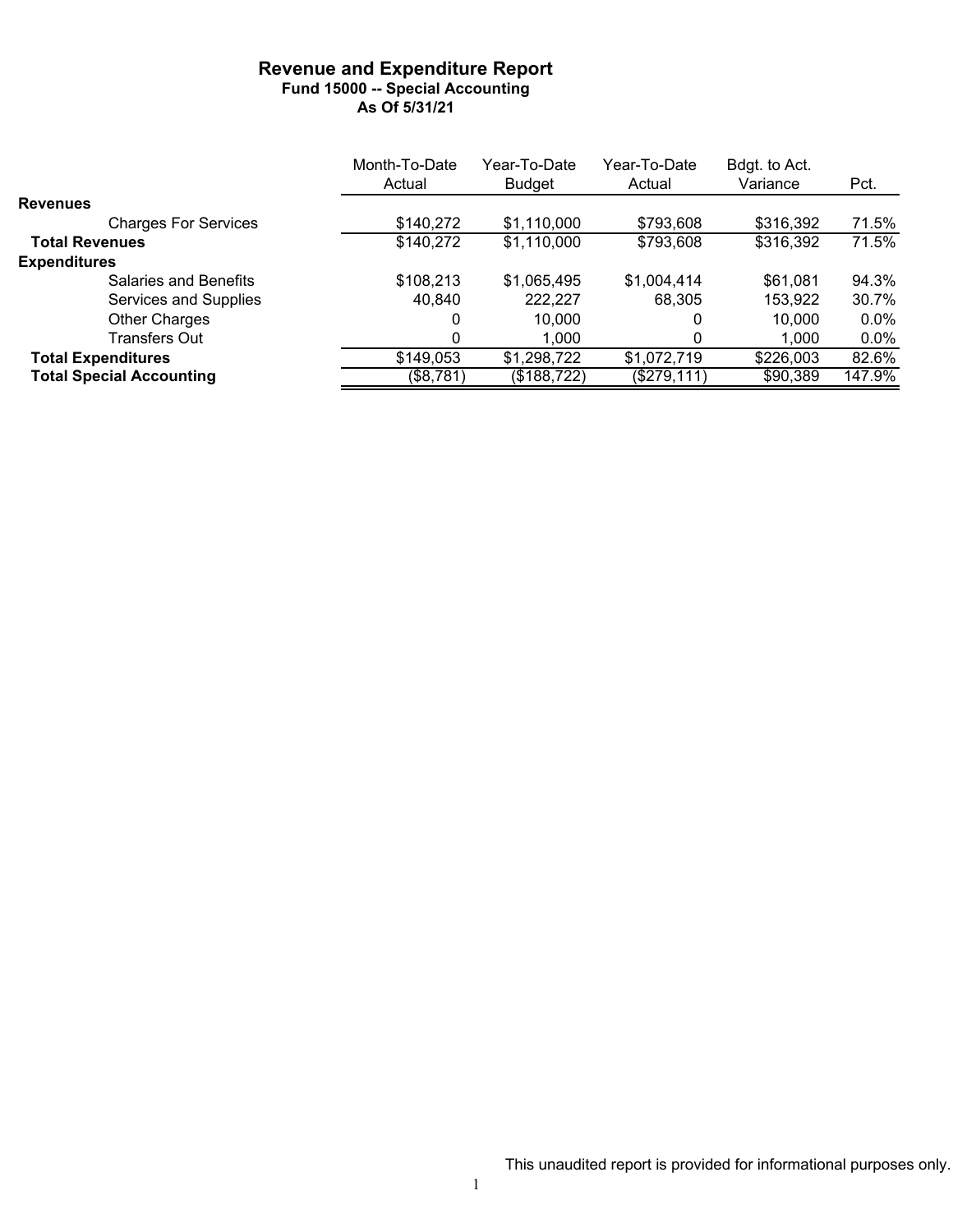## **Revenue and Expenditure Report Fund 15100 -- Flood Administration**

|                                            | Month-To-Date<br>Actual | Year-To-Date<br><b>Budget</b> | Year-To-Date<br>Actual | Bdgt. to Act.<br>Variance | Pct.    |
|--------------------------------------------|-------------------------|-------------------------------|------------------------|---------------------------|---------|
| <b>Revenues</b>                            |                         |                               |                        |                           |         |
| <b>Property Taxes</b>                      | \$1,377,509             | \$4,334,344                   | \$4,463,983            | (\$129,639)               | 103.0%  |
| Redevelopment                              | O                       | 778,332                       | 575,687                | 202,645                   | 74.0%   |
| Intergovernmental                          | 14,158                  | 38,549                        | 108,741                | (70,192)                  | 282.1%  |
| <b>Charges For Services</b>                | 24,202                  | 99.463                        | 142,924                | (43, 461)                 | 143.7%  |
| <b>Charges For Administrative Services</b> | 1,348                   | 9,000                         | 15,193                 | (6, 193)                  | 168.8%  |
| <b>Investment Earnings</b>                 | 0                       | 142,512                       | (9,488)                | 152,000                   | $-6.7%$ |
| Transfers In                               | 27,290                  | 4,700,000                     | 1,425,539              | 3,274,461                 | 30.3%   |
| <b>Total Revenues</b>                      | \$1,444,507             | \$10,102,200                  | \$6,722,579            | \$3,379,621               | 66.5%   |
| <b>Expenditures</b>                        |                         |                               |                        |                           |         |
| <b>Salaries and Benefits</b>               | \$47,264                | \$4,019,622                   | \$1,628,157            | \$2,391,465               | 40.5%   |
| Services and Supplies                      | 230,334                 | 5,345,771                     | 4,384,344              | 961,427                   | 82.0%   |
| <b>Other Charges</b>                       |                         | 1,000                         | O                      | 1,000                     | $0.0\%$ |
| Capital Outlay                             | 0                       | 90,113                        | 88,919                 | 1,194                     | 98.7%   |
| <b>Transfers Out</b>                       | O                       | 1,000                         | 0                      | 1,000                     | $0.0\%$ |
| <b>Total Expenditures</b>                  | \$277,598               | \$9,457,506                   | \$6,101,419            | \$3,356,087               | 64.5%   |
| <b>Total Flood Administration</b>          | \$1,166,910             | \$644,694                     | \$621,160              | \$23,534                  | 96.3%   |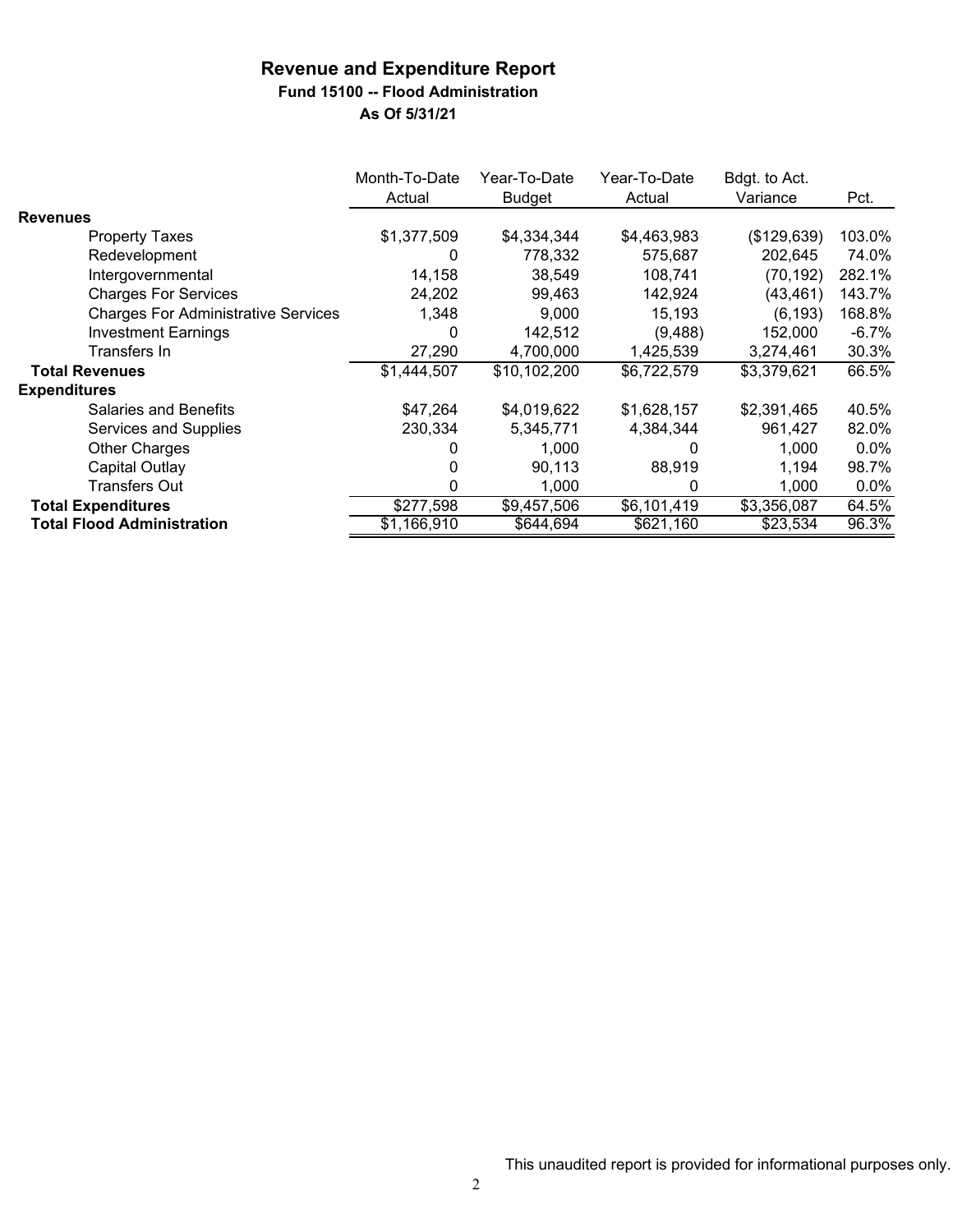## **Fund 25110 -- Zone 1 Const-Maint-Misc**

|                           |                                      | Month-To-Date<br>Actual | Year-To-Date<br><b>Budget</b> | Year-To-Date<br>Actual | Bdgt. to Act.<br>Variance | Pct.     |
|---------------------------|--------------------------------------|-------------------------|-------------------------------|------------------------|---------------------------|----------|
| <b>Revenues</b>           |                                      |                         |                               |                        |                           |          |
|                           | Property Taxes                       | \$2,869,678             | \$9,267,284                   | \$9,277,548            | (\$10,264)                | 100.1%   |
|                           | Redevelopment                        | 0                       | 3,221,618                     | 2,347,159              | 874,459                   | 72.9%    |
|                           | Intergovernmental                    | 29,307                  | 81,932                        | 70,452                 | 11,480                    | 86.0%    |
|                           | <b>Charges For Services</b>          | 0                       | 0                             | 76,276                 | (76, 276)                 | N/A      |
|                           | Area Drainage Plan Fees              | 7,354                   | 5,000                         | 7,354                  | (2, 354)                  | 147.1%   |
|                           | <b>Investment Earnings</b>           | 0                       | 382,615                       | (54, 413)              | 437,028                   | $-14.2%$ |
|                           | Use of Assets                        | 2,358                   | 155,000                       | 125,509                | 29,491                    | 81.0%    |
| <b>Total Revenues</b>     |                                      | \$2,908,697             | \$13,113,449                  | \$11,849,885           | \$1,263,564               | $90.4\%$ |
| <b>Expenditures</b>       |                                      |                         |                               |                        |                           |          |
|                           | <b>Salaries and Benefits</b>         | \$274,431               | \$6,343,943                   | \$5,653,779            | \$690,164                 | 89.1%    |
|                           | Services and Supplies                | 100,348                 | 3,832,272                     | 1,604,683              | 2,227,589                 | 41.9%    |
|                           | <b>Other Charges</b>                 | 0                       | 12,197,687                    | 66,517                 | 12,131,170                | 0.5%     |
|                           | <b>Capital Outlay</b>                |                         | 2,217,038                     | 0                      | 2,217,038                 | 0.0%     |
|                           | <b>Transfers Out</b>                 | 4,244                   | 1,491,834                     | 243,486                | 1,248,348                 | 16.3%    |
| <b>Total Expenditures</b> |                                      | \$379,023               | \$26,082,774                  | \$7,568,465            | \$18,514,309              | 29.0%    |
|                           | <b>Total Zone 1 Const-Maint-Misc</b> | \$2,529,674             | (\$12,969,325)                | \$4,281,420            | (\$17,250,745)            | $-33.0%$ |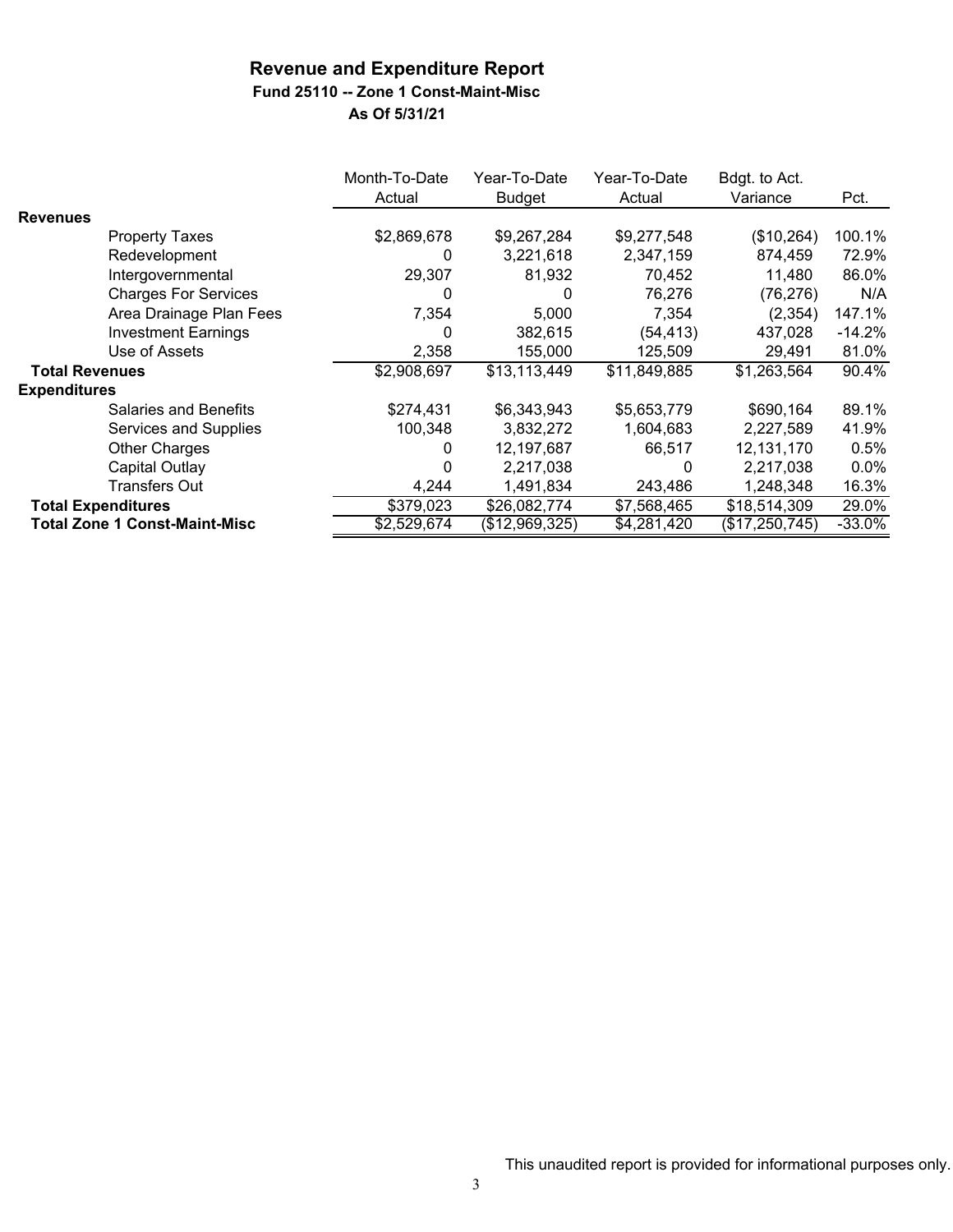## **Fund 25120 -- Zone 2 Const-Maint-Misc**

|                           |                                      | Month-To-Date<br>Actual | Year-To-Date<br>Budget | Year-To-Date<br>Actual | Bdgt. to Act.<br>Variance | Pct.      |
|---------------------------|--------------------------------------|-------------------------|------------------------|------------------------|---------------------------|-----------|
| <b>Revenues</b>           |                                      |                         |                        |                        |                           |           |
|                           | <b>Property Taxes</b>                | \$5,071,622             | \$15,812,556           | \$16,485,088           | (\$672,532)               | 104.3%    |
|                           | Redevelopment                        | 0                       | 2,164,120              | 1,589,620              | 574,500                   | 73.5%     |
|                           | Intergovernmental                    | 52,537                  | 284,389                | 126,294                | 158,095                   | 44.4%     |
|                           | <b>Charges For Services</b>          | 0                       | 500                    | 5,000                  | (4,500)                   | 1000.0%   |
|                           | Area Drainage Plan Fees              | 0                       | 1,000                  | 3,815                  | (2,815)                   | 381.5%    |
|                           | <b>Investment Earnings</b>           | 22                      | 956,500                | (99, 708)              | 1,056,208                 | $-10.4\%$ |
|                           | Use of Assets                        | 0                       | 300                    | 159,568                | (159, 268)                | 53189.3%  |
| <b>Total Revenues</b>     |                                      | \$5,124,181             | \$19,219,365           | \$18,269,677           | \$949,688                 | 95.1%     |
| <b>Expenditures</b>       |                                      |                         |                        |                        |                           |           |
|                           | <b>Salaries and Benefits</b>         | \$389,909               | \$11,774,867           | \$11,166,484           | \$608,383                 | 94.8%     |
|                           | Services and Supplies                | 207,545                 | 5,802,890              | 2,033,144              | 3,769,746                 | 35.0%     |
|                           | <b>Other Charges</b>                 | 5,419                   | 12,445,821             | 1,660,304              | 10,785,517                | 13.3%     |
|                           | Capital Outlay                       | 420,445                 | 13,202,097             | 3,825,896              | 9,376,201                 | 29.0%     |
|                           | Transfers Out                        | 6,042                   | 2,069,711              | 506,660                | 1,563,051                 | 24.5%     |
| <b>Total Expenditures</b> |                                      | \$1,029,360             | \$45,295,386           | \$19,192,489           | \$26,102,897              | 42.4%     |
|                           | <b>Total Zone 2 Const-Maint-Misc</b> | \$4,094,821             | (\$26,076,021)         | (\$922,812)            | (\$25,153,209)            | 3.5%      |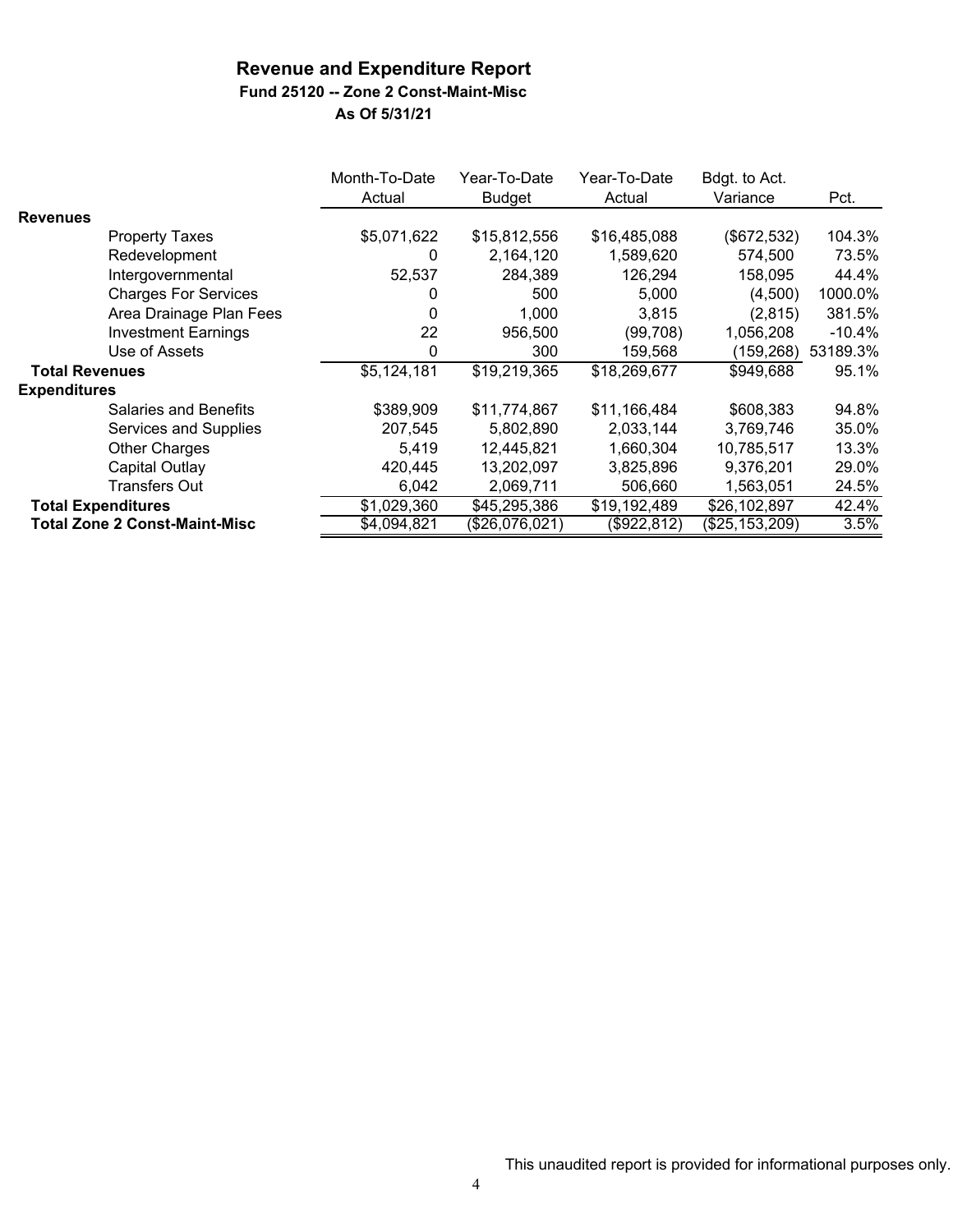### **Revenue and Expenditure Report Fund 25130 -- Zone 3 Const-Maint-Misc**

|                               |                             | Month-To-Date<br>Actual | Year-To-Date<br><b>Budget</b> | Year-To-Date<br>Actual | Bdgt. to Act.<br>Variance | Pct.     |
|-------------------------------|-----------------------------|-------------------------|-------------------------------|------------------------|---------------------------|----------|
| <b>Revenues</b>               |                             |                         |                               |                        |                           |          |
| <b>Property Taxes</b>         |                             | \$670,427               | \$2,191,242                   | \$2,170,511            | \$20,731                  | 99.1%    |
| Redevelopment                 |                             |                         | 859,183                       | 542,400                | 316,783                   | 63.1%    |
| <b>Special Assessments</b>    |                             | 0                       | 0                             | 422                    | (422)                     | N/A      |
| Intergovernmental             |                             | 6,865                   | 4,710,007                     | 16,502                 | 4,693,505                 | 0.4%     |
|                               | <b>Charges For Services</b> |                         | 0                             | 16,135                 | (16, 135)                 | N/A      |
| <b>Investment Earnings</b>    |                             | 0                       | 90,000                        | (7, 835)               | 97,835                    | $-8.7\%$ |
| <b>Total Revenues</b>         |                             | \$677,291               | \$7,850,432                   | \$2,738,135            | \$5,112,297               | 34.9%    |
| <b>Expenditures</b>           |                             |                         |                               |                        |                           |          |
| Salaries and Benefits         |                             | \$58,060                | \$1,507,407                   | \$755,194              | \$752,213                 | 50.1%    |
|                               | Services and Supplies       | 25,357                  | 1,509,799                     | 508,195                | 1.001.604                 | 33.7%    |
| Other Charges                 |                             | 0                       | 336,450                       | 41,128                 | 295,322                   | 12.2%    |
| Capital Outlay                |                             | 39,489                  | 7,753,137                     | 1,882,307              | 5,870,830                 | 24.3%    |
| <b>Transfers Out</b>          |                             | 896                     | 695,955                       | 45,929                 | 650,026                   | 6.6%     |
| <b>Total Expenditures</b>     |                             | \$123,803               | \$11,802,748                  | \$3,232,753            | \$8,569,995               | 27.4%    |
| Total Zone 3 Const-Maint-Misc |                             | \$553,488               | (\$3,952,316)                 | (\$494,619)            | (\$3,457,697)             | 12.5%    |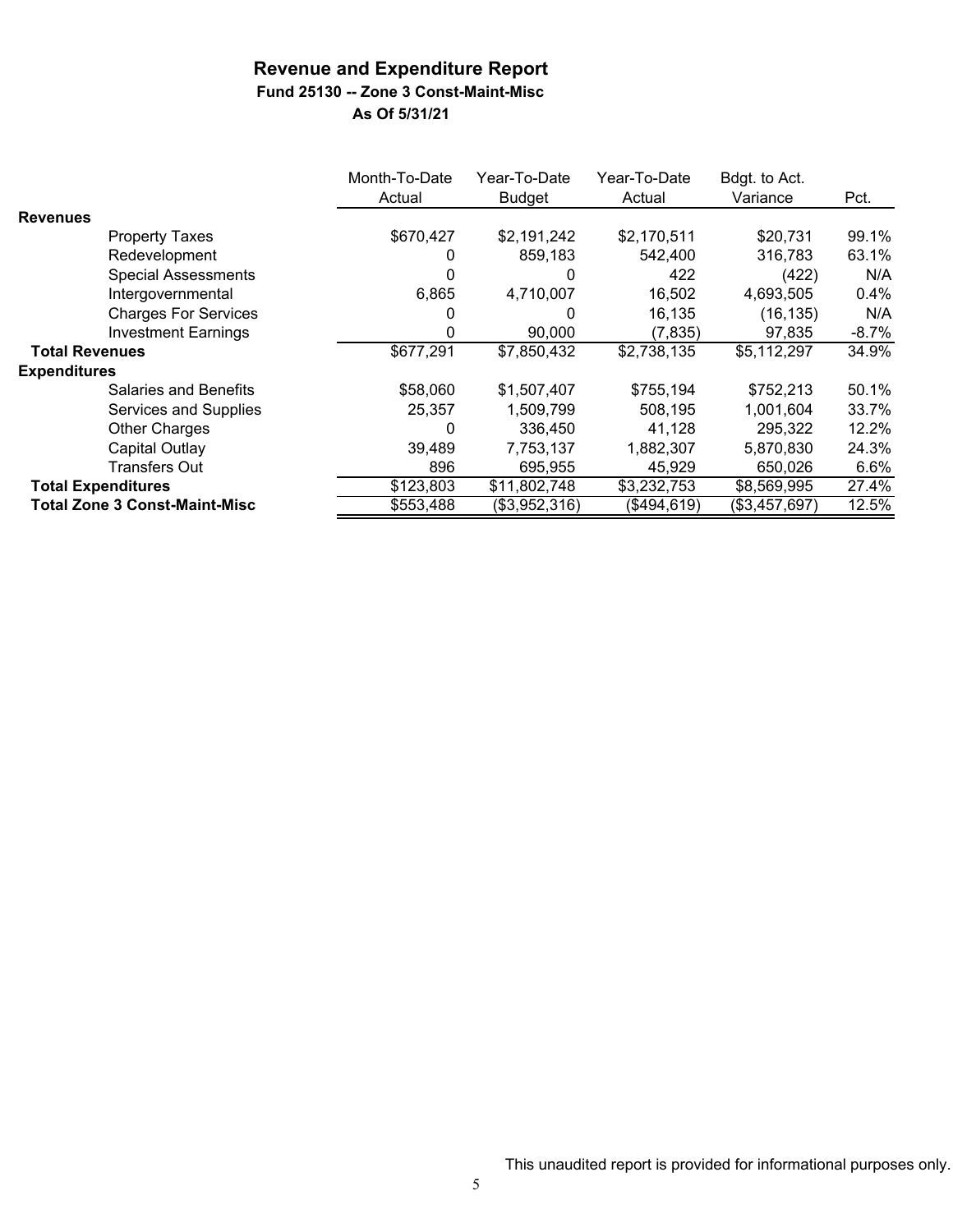**Fund 25140 -- Zone 4 Const-Maint-Misc**

|                           |                                      | Month-To-Date<br>Actual | Year-To-Date<br>Budget | Year-To-Date<br>Actual | Bdgt. to Act.<br>Variance | Pct.      |
|---------------------------|--------------------------------------|-------------------------|------------------------|------------------------|---------------------------|-----------|
| <b>Revenues</b>           |                                      |                         |                        |                        |                           |           |
|                           | <b>Property Taxes</b>                | \$5,516,220             | \$16,657,077           | \$17,841,199           | (\$1,184,122)             | 107.1%    |
|                           | Redevelopment                        | 0                       | 2,764,067              | 2,173,622              | 590,445                   | 78.6%     |
|                           | Intergovernmental                    | 56,434                  | 1,029,868              | 135,661                | 894,207                   | 13.2%     |
|                           | <b>Charges For Services</b>          | 0                       | 0                      | 20,478                 | (20, 478)                 | N/A       |
|                           | Area Drainage Plan Fees              | 276,678                 | 1,000                  | 1,388,213              | (1,387,213)               | 138821.3% |
|                           | <b>Investment Earnings</b>           | 15                      | 549,759                | (74, 644)              | 624,403                   | $-13.6%$  |
|                           | Use of Assets                        | 1,200                   | 7,800                  | 13,500                 | (5,700)                   | 173.1%    |
|                           | Transfers In                         | 0                       | 5,898,309              | 0                      | 5,898,309                 | $0.0\%$   |
| <b>Total Revenues</b>     |                                      | \$5,850,546             | \$26,907,880           | \$21,498,029           | \$5,409,851               | 79.9%     |
| <b>Expenditures</b>       |                                      |                         |                        |                        |                           |           |
|                           | <b>Salaries and Benefits</b>         | \$442,095               | \$11,677,538           | \$10,858,336           | \$819,202                 | 93.0%     |
|                           | Services and Supplies                | 314,619                 | 6,595,547              | 2,713,917              | 3,881,630                 | 41.1%     |
|                           | <b>Other Charges</b>                 | O                       | 6,290,635              | 689,063                | 5,601,572                 | 11.0%     |
|                           | Capital Outlay                       |                         | 976,000                | 0                      | 976,000                   | $0.0\%$   |
|                           | <b>Transfers Out</b>                 | 6,933                   | 4,245,940              | 3,131,029              | 1,114,911                 | 73.7%     |
| <b>Total Expenditures</b> |                                      | \$763,647               | \$29,785,660           | \$17,392,346           | \$12,393,314              | 58.4%     |
|                           | <b>Total Zone 4 Const-Maint-Misc</b> | \$5,086,900             | (\$2,877,780)          | \$4,105,683            | (\$6,983,463)             | $-142.7%$ |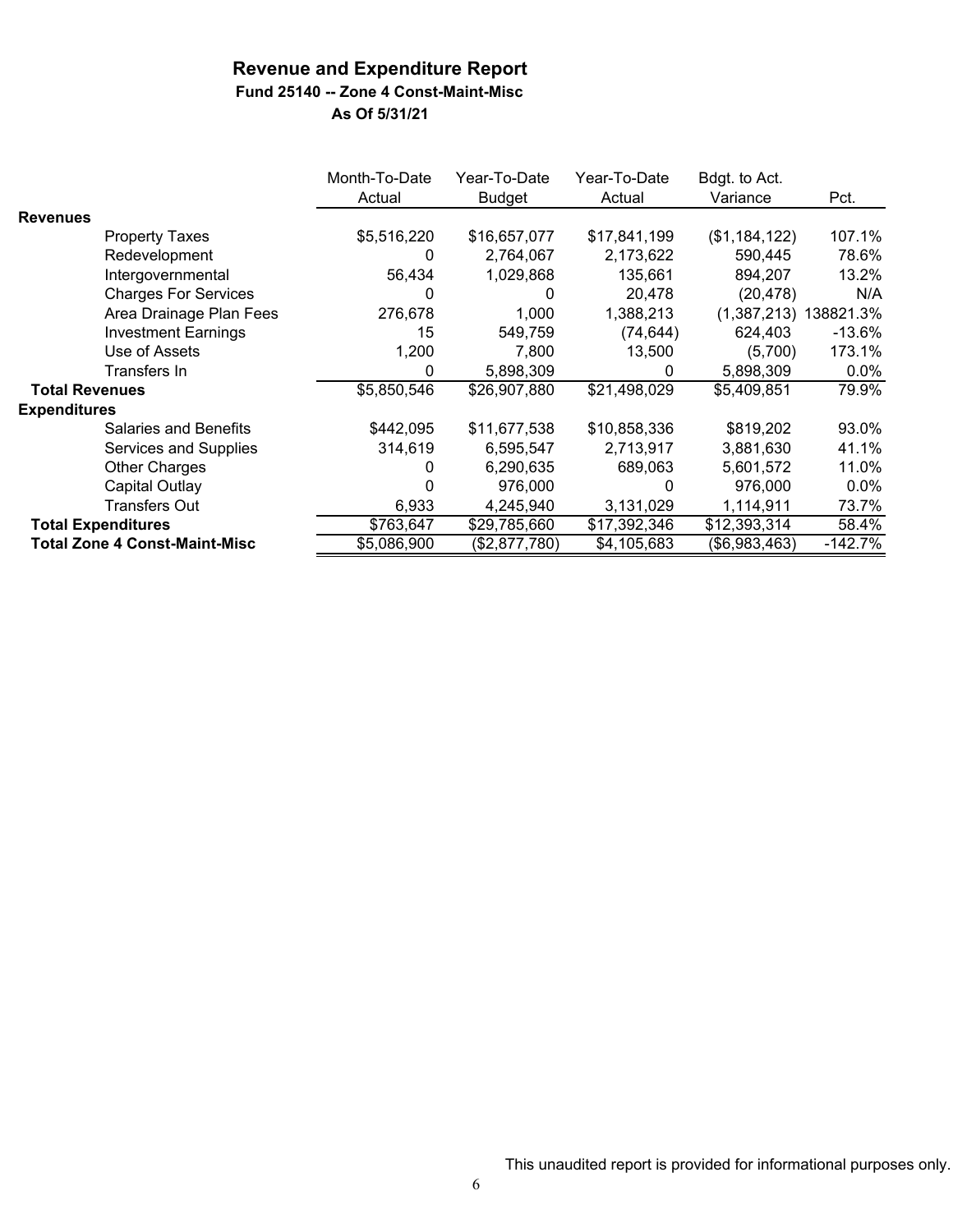### **Fund 25150 -- Zone 5 Const-Maint-Misc**

|                                      | Month-To-Date<br>Actual | Year-To-Date<br><b>Budget</b> | Year-To-Date<br>Actual | Bdgt. to Act.<br>Variance | Pct.     |
|--------------------------------------|-------------------------|-------------------------------|------------------------|---------------------------|----------|
| <b>Revenues</b>                      |                         |                               |                        |                           |          |
| <b>Property Taxes</b>                | \$1,259,086             | \$3,799,006                   | \$4,074,602            | (\$275,596)               | 107.3%   |
| Redevelopment                        | 0                       | 563,980                       | 488,243                | 75,737                    | 86.6%    |
| Intergovernmental                    | 12,930                  | 2,873,523                     | 93,241                 | 2,780,282                 | 3.2%     |
| <b>Charges For Services</b>          | 10                      | O                             | 10                     | (10)                      | N/A      |
| <b>Investment Earnings</b>           | 0                       | 192,274                       | (25, 754)              | 218,028                   | $-13.4%$ |
| <b>Total Revenues</b>                | \$1,272,025             | \$7,428,783                   | \$4,630,342            | \$2,798,441               | 62.3%    |
| <b>Expenditures</b>                  |                         |                               |                        |                           |          |
| Salaries and Benefits                | \$64,113                | \$2,919,431                   | \$2,223,017            | \$696,414                 | 76.1%    |
| Services and Supplies                | 95,044                  | 3,120,599                     | 1,370,102              | 1,750,497                 | 43.9%    |
| <b>Other Charges</b>                 | 0                       | 3,113,254                     | 22,427                 | 3,090,827                 | 0.7%     |
| Capital Outlay                       | $\Omega$                | 5,327,360                     | 4,428,748              | 898,612                   | 83.1%    |
| <b>Transfers Out</b>                 | 988                     | 452,526                       | 124,189                | 328,337                   | 27.4%    |
| <b>Total Expenditures</b>            | \$160,145               | \$14,933,170                  | \$8,168,482            | \$6,764,688               | 54.7%    |
| <b>Total Zone 5 Const-Maint-Misc</b> | \$1,111,881             | $($ \$7,504,387)              | (\$3,538,140)          | (\$3,966,247)             | 47.1%    |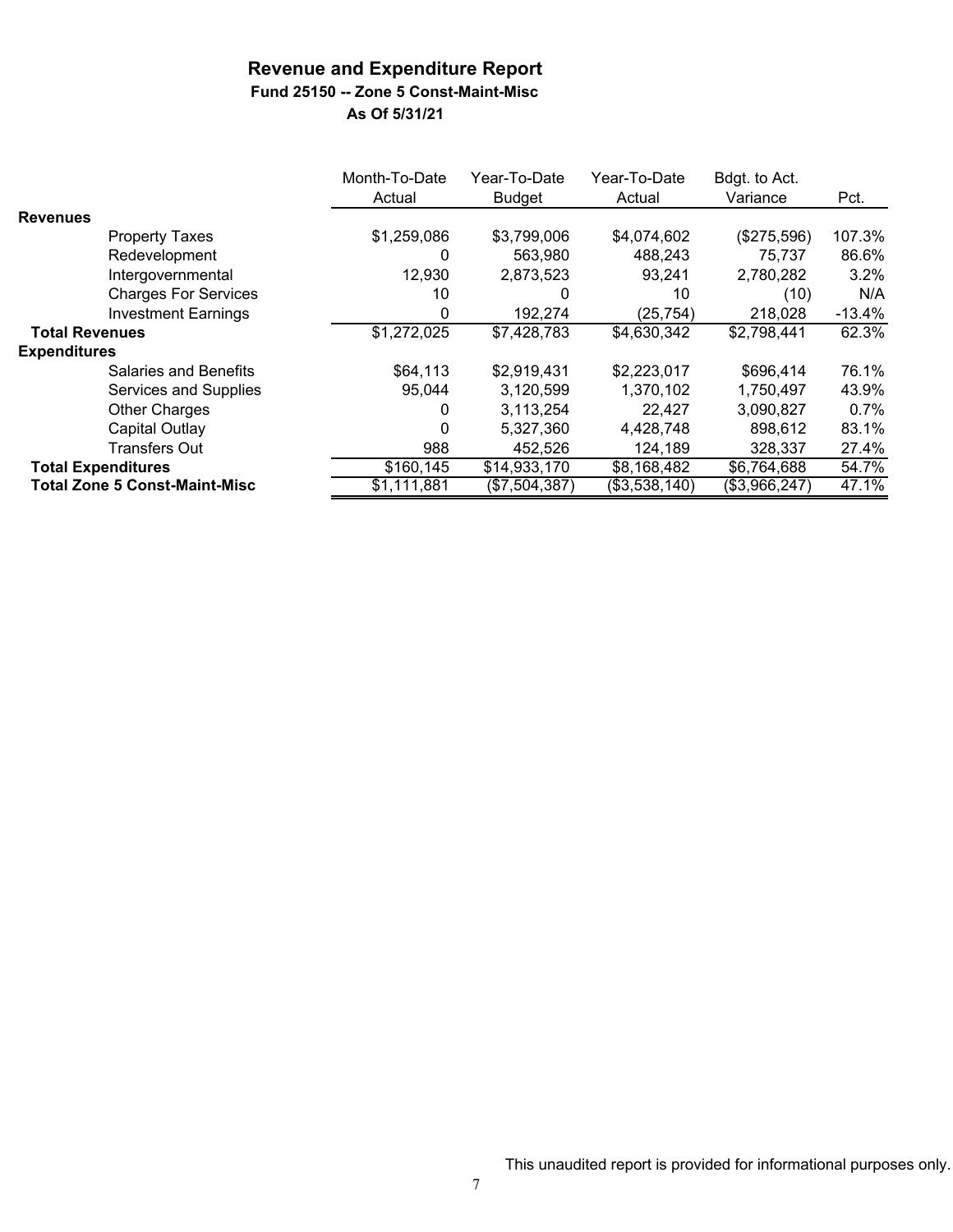## **Revenue and Expenditure Report Fund 25160 -- Zone 6 Const-Maint-Misc**

|                           |                                      | Month-To-Date<br>Actual | Year-To-Date<br><b>Budget</b> | Year-To-Date<br>Actual | Bdgt. to Act.<br>Variance |          |
|---------------------------|--------------------------------------|-------------------------|-------------------------------|------------------------|---------------------------|----------|
| <b>Revenues</b>           |                                      |                         |                               |                        |                           | Pct.     |
|                           |                                      |                         |                               |                        |                           |          |
|                           | <b>Property Taxes</b>                | \$1,515,344             | \$4,896,773                   | \$4,869,598            | \$27,175                  | 99.4%    |
|                           | Redevelopment                        | 0                       | 1,304,957                     | 923,046                | 381,911                   | 70.7%    |
|                           | Intergovernmental                    | 15,227                  | 4,474,677                     | 346,684                | 4,127,993                 | 7.7%     |
|                           | <b>Charges For Services</b>          | 10                      | 345                           | 10,291                 | (9,946)                   | 2982.9%  |
|                           | <b>Investment Earnings</b>           | 0                       | 208,096                       | (20, 176)              | 228,272                   | $-9.7\%$ |
|                           | Use of Assets                        | 43,200                  | 6,000                         | 158,701                | (152, 701)                | 2645.0%  |
| <b>Total Revenues</b>     |                                      | \$1,573,780             | \$10,890,848                  | \$6,288,144            | \$4,602,704               | 57.7%    |
| <b>Expenditures</b>       |                                      |                         |                               |                        |                           |          |
|                           | Salaries and Benefits                | \$95,869                | \$2,637,757                   | \$1,974,575            | \$663,182                 | 74.9%    |
|                           | Services and Supplies                | 48,765                  | 3,351,353                     | 790,986                | 2,560,367                 | 23.6%    |
|                           | <b>Other Charges</b>                 | 0                       | 58,000                        | 33.069                 | 24.931                    | 57.0%    |
|                           | Capital Outlay                       | 0                       | 7,139,308                     | 3,729,297              | 3,410,011                 | 52.2%    |
|                           | Transfers Out                        | 1,487                   | 846,146                       | 127,851                | 718,295                   | 15.1%    |
| <b>Total Expenditures</b> |                                      | \$146,121               | \$14,032,564                  | \$6,655,778            | \$7,376,786               | 47.4%    |
|                           | <b>Total Zone 6 Const-Maint-Misc</b> | \$1,427,659             | $($3,141,7\overline{16})$     | (\$367,633)            | (\$2,774,083)             | 11.7%    |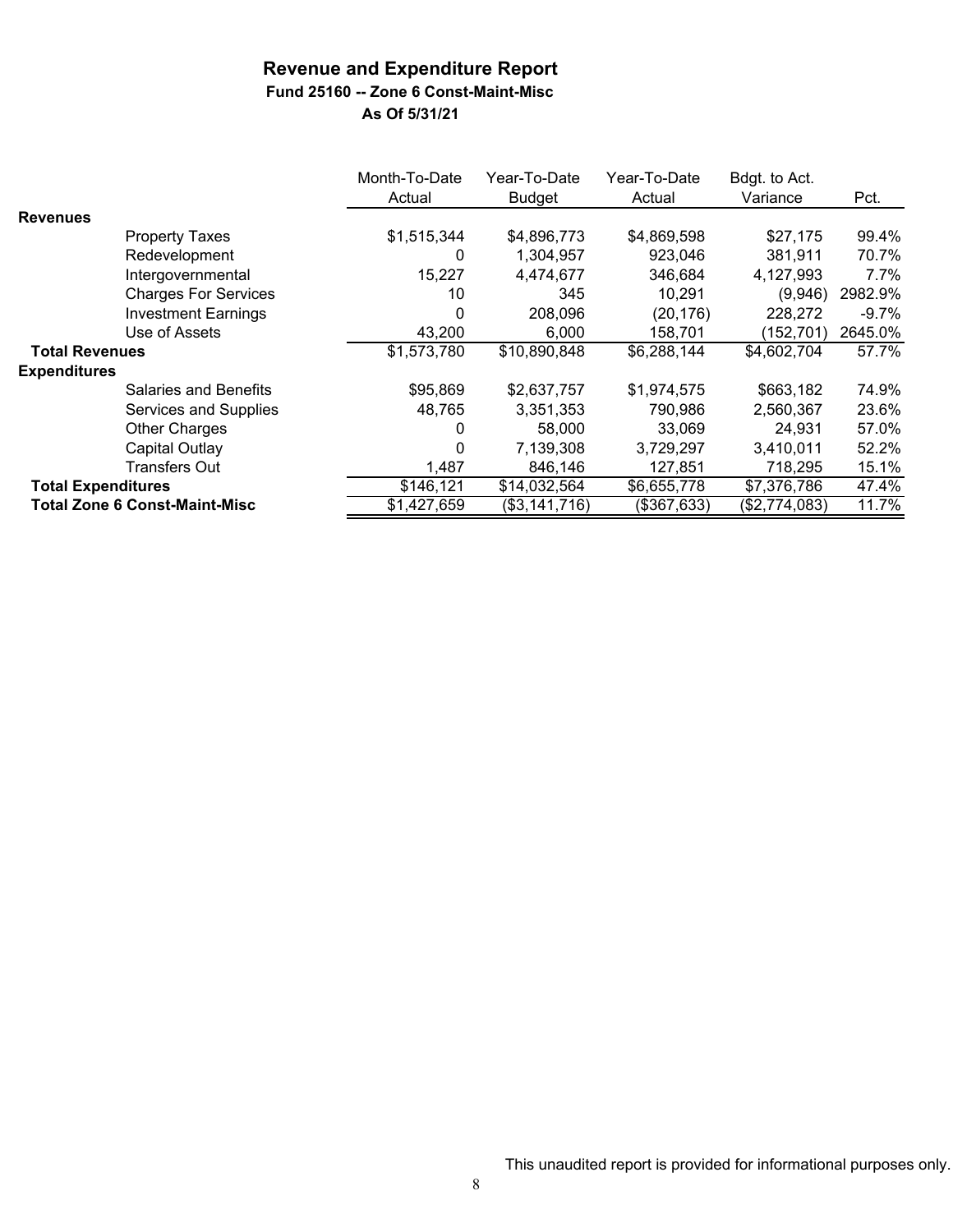### **Fund 25170 -- Zone 7 Const-Maint-Misc**

|                                      | Month-To-Date<br>Actual | Year-To-Date<br><b>Budget</b> | Year-To-Date<br>Actual | Bdgt. to Act.<br>Variance | Pct.     |
|--------------------------------------|-------------------------|-------------------------------|------------------------|---------------------------|----------|
| <b>Revenues</b>                      |                         |                               |                        |                           |          |
| <b>Property Taxes</b>                | \$1,726,263             | \$5,596,793                   | \$5,616,471            | (\$19,678)                | 100.4%   |
| Redevelopment                        | 0                       | 385,779                       | 232,782                | 152,997                   | 60.3%    |
| Intergovernmental                    | 17,919                  | 53,892                        | 43,075                 | 10,817                    | 79.9%    |
| <b>Charges For Services</b>          | 0                       | 50,000                        | 45,502                 | 4,498                     | 91.0%    |
| Area Drainage Plan Fees              | 1,179                   | 100,000                       | 195,567                | (95, 567)                 | 195.6%   |
| <b>Investment Earnings</b>           | 0                       | 294,738                       | (33, 159)              | 327,897                   | $-11.3%$ |
| <b>Total Revenues</b>                | \$1,745,361             | \$6,481,202                   | \$6,100,238            | \$380,964                 | 94.1%    |
| <b>Expenditures</b>                  |                         |                               |                        |                           |          |
| Salaries and Benefits                | \$257,731               | \$2,690,584                   | \$2,025,434            | \$665,150                 | 75.3%    |
| Services and Supplies                | 82,420                  | 3,554,803                     | 1,444,425              | 2,110,378                 | 40.6%    |
| <b>Other Charges</b>                 | 0                       | 1,070,000                     | 43,479                 | 1,026,521                 | 4.1%     |
| Capital Outlay                       | 0                       | 4,428,110                     | 343.944                | 4,084,166                 | 7.8%     |
| <b>Transfers Out</b>                 | 4,146                   | 740,037                       | 160,516                | 579,521                   | 21.7%    |
| <b>Total Expenditures</b>            | \$344,297               | \$12,483,534                  | \$4,017,798            | \$8,465,736               | 32.2%    |
| <b>Total Zone 7 Const-Maint-Misc</b> | \$1,401,064             | (\$6,002,332)                 | \$2,082,439            | (\$8,084,771)             | $-34.7%$ |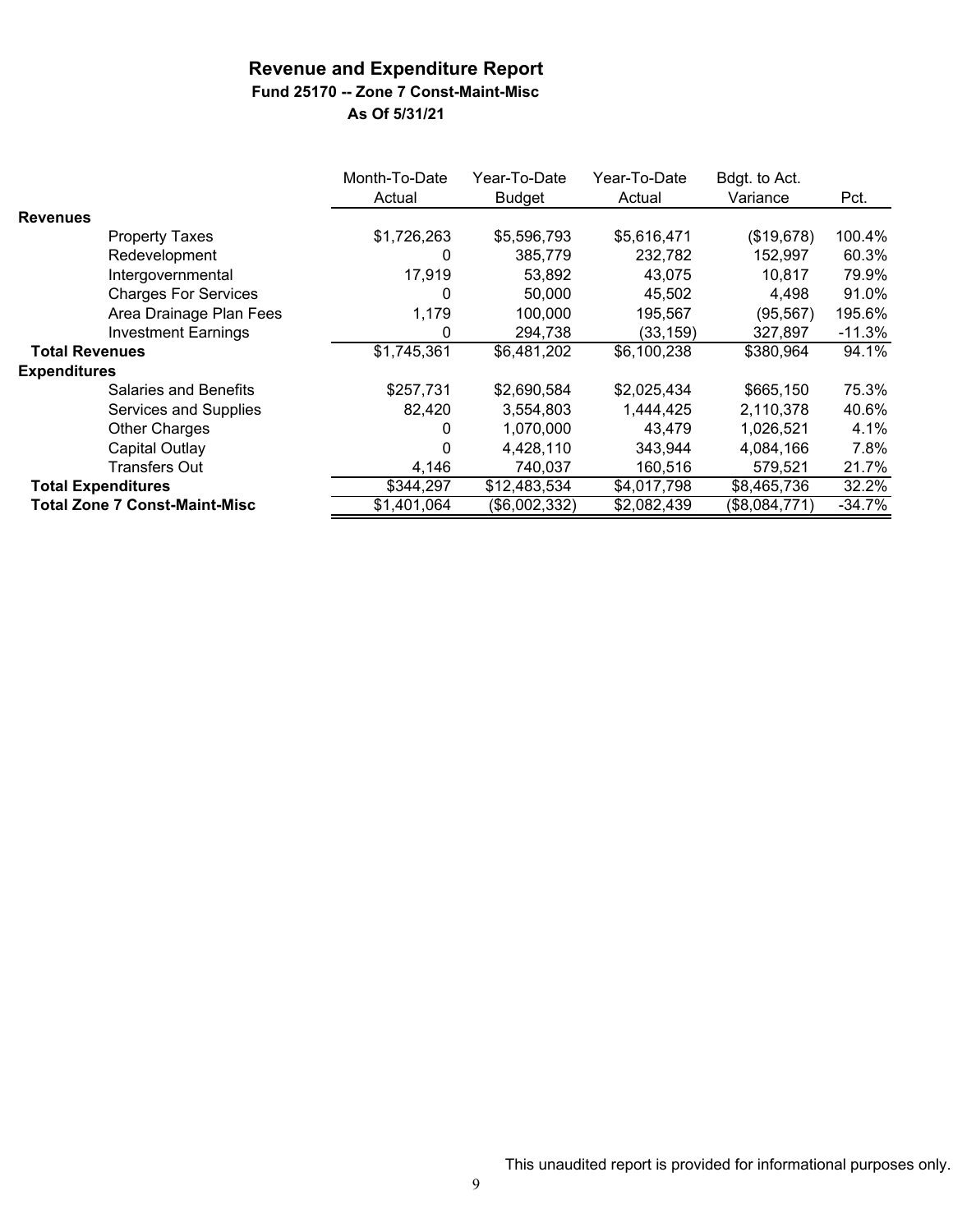#### **Revenue and Expenditure Report Fund 25180 -- NPDES White Water Assessment As Of 5/31/21**

|                       |                                           | Month-To-Date<br>Actual | Year-To-Date<br><b>Budget</b> | Year-To-Date<br>Actual | Bdgt. to Act.<br>Variance | Pct.      |
|-----------------------|-------------------------------------------|-------------------------|-------------------------------|------------------------|---------------------------|-----------|
| <b>Revenues</b>       |                                           |                         |                               |                        |                           |           |
|                       | <b>Special Assessments</b>                | \$139,592               | \$310,000                     | \$313,040              | (\$3,040)                 | 101.0%    |
|                       | Intergovernmental                         | 0                       | 292,906                       | 376.046                | (83,140)                  | 128.4%    |
|                       | <b>Investment Earnings</b>                | 0                       | 17,000                        | (2,819)                | 19,819                    | $-16.6%$  |
| <b>Total Revenues</b> |                                           | \$139,592               | \$619,906                     | \$686,267              | (\$66,361)                | 110.7%    |
| <b>Expenditures</b>   |                                           |                         |                               |                        |                           |           |
|                       | Salaries and Benefits                     | \$25,465                | \$354,795                     | \$299,499              | \$55,296                  | 84.4%     |
|                       | Services and Supplies                     | 8.216                   | 309,600                       | 140.776                | 168,824                   | 45.5%     |
|                       | <b>Other Charges</b>                      | 0                       | 1.000                         | 0                      | 1.000                     | $0.0\%$   |
|                       | <b>Transfers Out</b>                      | 393                     | 50,000                        | 12.464                 | 37.536                    | 24.9%     |
|                       | <b>Total Expenditures</b>                 | \$34,073                | \$715,395                     | \$452,739              | \$262,656                 | 63.3%     |
|                       | <b>Total NPDES White Water Assessment</b> | \$105,518               | (\$95,489)                    | \$233,527              | (\$329,016)               | $-244.6%$ |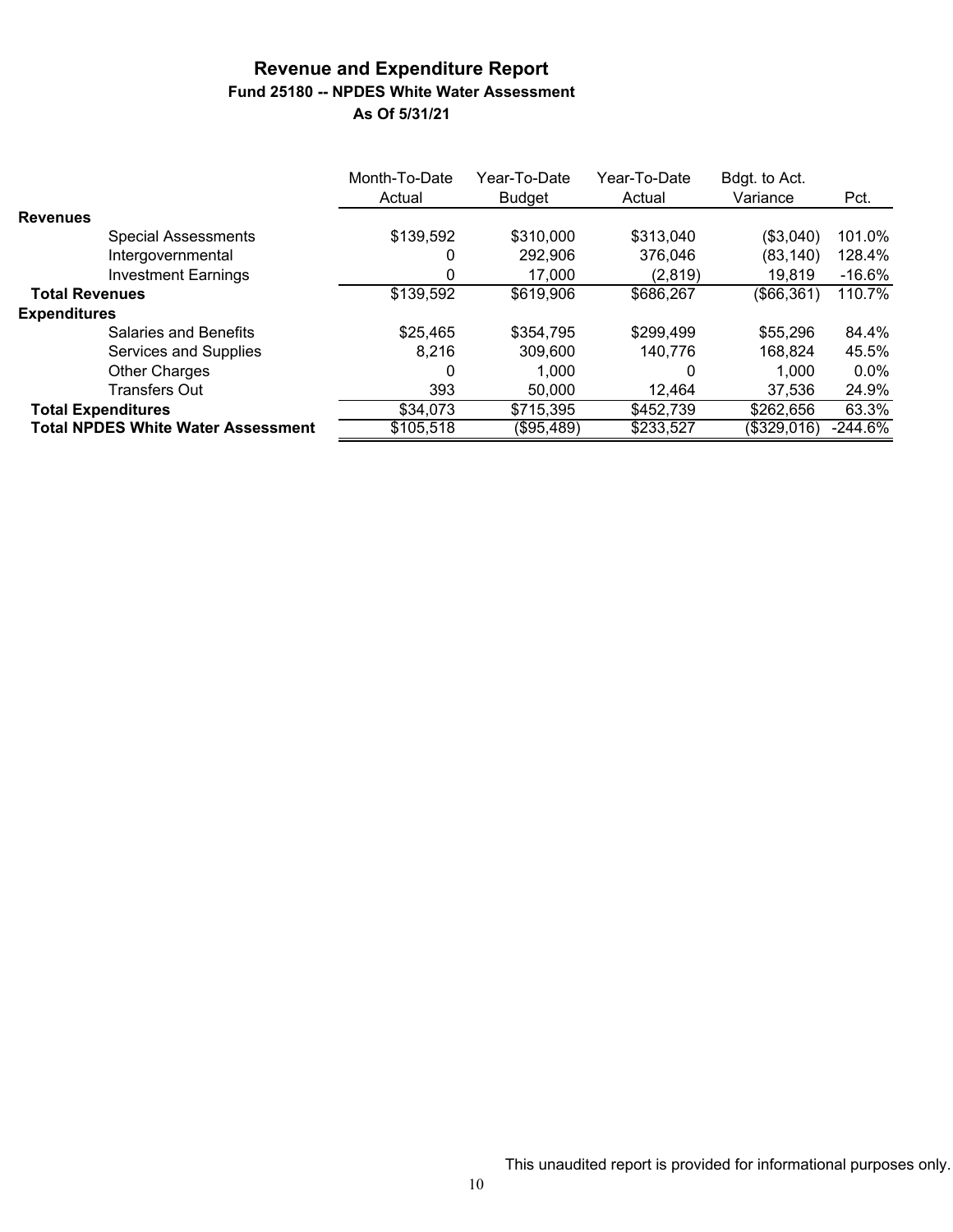#### **Revenue and Expenditure Report Fund 25190 -- NPDES Santa Ana Assessment As Of 5/31/21**

|                                           | Month-To-Date<br>Actual | Year-To-Date<br>Budget | Year-To-Date<br>Actual | Bdgt. to Act.<br>Variance | Pct.     |
|-------------------------------------------|-------------------------|------------------------|------------------------|---------------------------|----------|
| <b>Revenues</b>                           |                         |                        |                        |                           |          |
| <b>Special Assessments</b>                | \$1,150,502             | \$2,450,000            | \$2,489,166            | (\$39,166)                | 101.6%   |
| <b>Investment Earnings</b>                | 0                       | 100,000                | (7,438)                | 107,438                   | $-7.4\%$ |
| <b>Total Revenues</b>                     | \$1,150,502             | \$2,550,000            | \$2,481,729            | \$68,271                  | 97.3%    |
| <b>Expenditures</b>                       |                         |                        |                        |                           |          |
| <b>Salaries and Benefits</b>              | \$75,404                | \$1,238,647            | \$1,033,953            | \$204,694                 | 83.5%    |
| Services and Supplies                     | 50,652                  | 1,719,531              | 1,144,503              | 575,028                   | 66.6%    |
| <b>Other Charges</b>                      | 0                       | 1.000                  |                        | 1.000                     | $0.0\%$  |
| <b>Transfers Out</b>                      | 1,180                   | 163,170                | 38.824                 | 124,346                   | 23.8%    |
| <b>Total Expenditures</b>                 | \$127,236               | \$3,122,348            | \$2,217,280            | \$905,068                 | 71.0%    |
| <b>Total NPDES White Water Assessment</b> | \$1,023,266             | (\$572,348)            | \$264,449              | (\$836,797)               | $-46.2%$ |